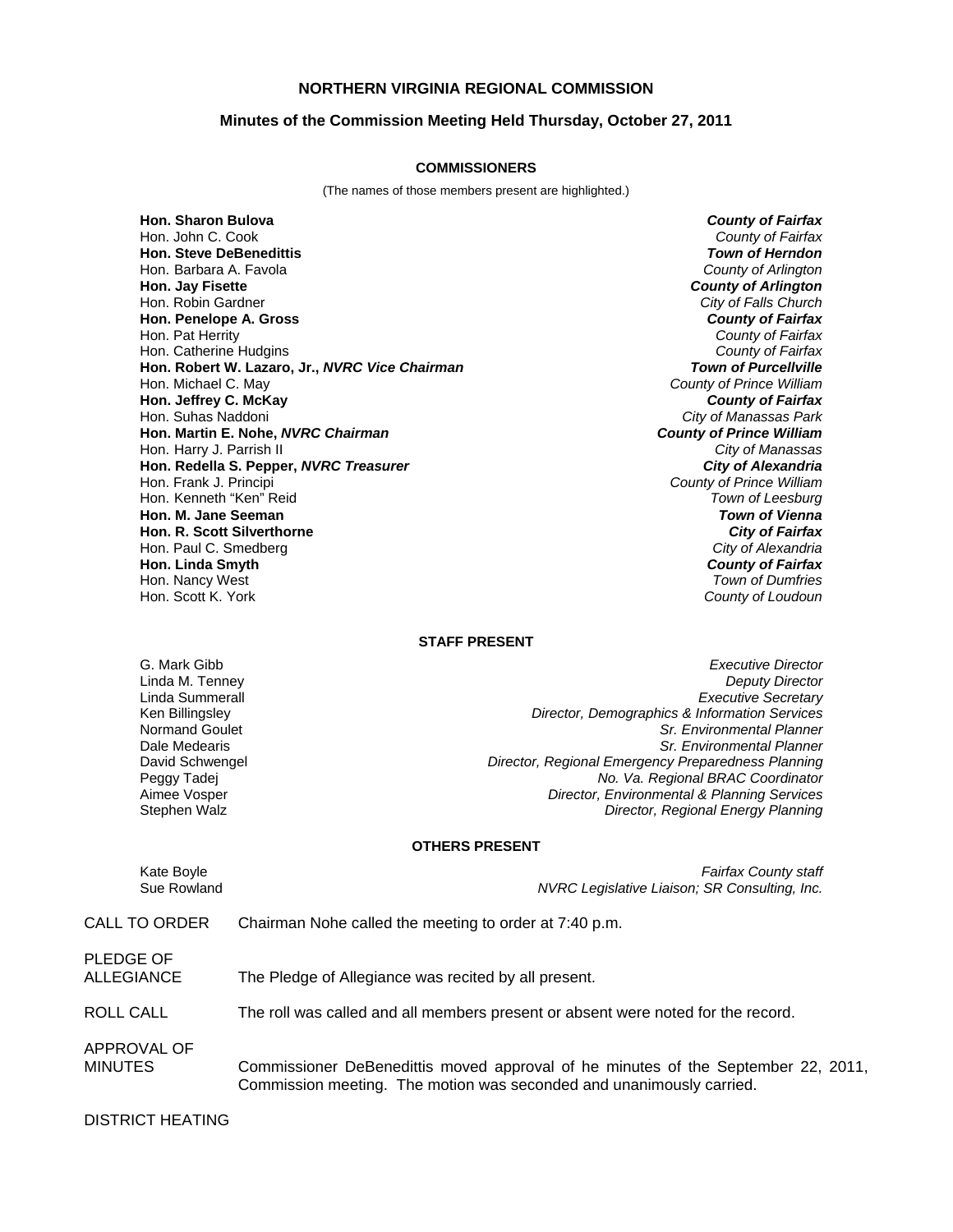Summary Minutes of the Commission October 27, 2011 Page 2

IN VIRGINIA STUDY Chairman Nohe welcomed L. Preston Bryant, Senior Vice President, Infrastructure and Economic Development, with McGuireWoods Consulting, and Secretary of Natural Resources under former Governor Tim Kaine.

*Preston Bryant* Mr. Bryant distributed the analysis of Virginia law regarding district energy systems, prepared by McGuireWoods LLP and McGuireWoods Consulting LLC for NVRC. The paper describes the complex legal framework within which public and private parties can develop, own and operate district energy systems in Virginia. McGuireWoods concludes those legal issues raise no insurmountable barriers to development of a properly structured system.

What Is A District Energy System?

- Provides heating and/or cooling (steam, hot water, chilled water) to multiple buildings from a central plant by way of an underground connection of pipes
- Typically in urban or suburban settings
- Usually serves buildings in a defined area (i.e., central business district)
- Buildings can be large or small; can include residential, commercial, industrial and/or institutional
- Also can include production of electricity
- Fuel sources can include heat from existing sources, biomass (wood chips, waste sludge, food waste), waste-to-energy, natural gas, oil or coal

District Energy Systems are being used in the U.S. (St. Paul, Minnesota; Nashville, Philadelphia, Denver, New York City and elsewhere), in Virginia (Harrisonburg/JMU – waste-to-energy provides thermal energy to the university), and worldwide (Berlin, Copenhagen, Helsinki, Vienna, Montreal, London, Toronto, Tokyo and elsewhere).

Mr. Bryant reviewed Virginia public utility regulation and how District Energy Systems fall under Virginia Code and the Dillon Rule, as well as state and federal tax treatment, ownership arrangements and contractual relationships. It is recommended that municipalities or the region work collaboratively with Northern Virginia's major electricity and gas utility providers and with major developers.

*questions & answers* Commissioner Bulova reported that Fairfax County's energy task force learned a District Energy System cannot be done if several parcels are held by multiple owners. Mr. Bryant replied that a multi-ownership corporation must be established in order to provide a District Energy System.

> Commissioner Gross asked if chilled air has been discussed with state legislators. Mr. Bryant said he has not spoken with any legislators, and added he thinks New York City or Denver would have a comprehensive plan template that uses a District Energy System.

> Mr. Bryant confirmed for Commissioner McKay that the District Energy System is economically beneficial to the City of Harrisonburg, Virginia.

> Chairman Nohe asked if there is anything in Virginia's regulations that would make a multistate District Energy System more difficult, thinking specifically of Metro and the Blue Plains waste treatment facility. Mr. Bryant said he is not an attorney, but multi-state would bring in federal input. Mr. Walz added that Blue Plains is starting a methane generation facility to provide heat and power, which will be one of the largest projects of its type in the U.S. It will be within the footprint of Blue Plains. Mr. Walz thinks it likely an LLC will be created.

> In the context of the Tyson's Corner redevelopment, Commissioner Smyth asked what a condo owner would experience when switching the unit from heat to air conditioning.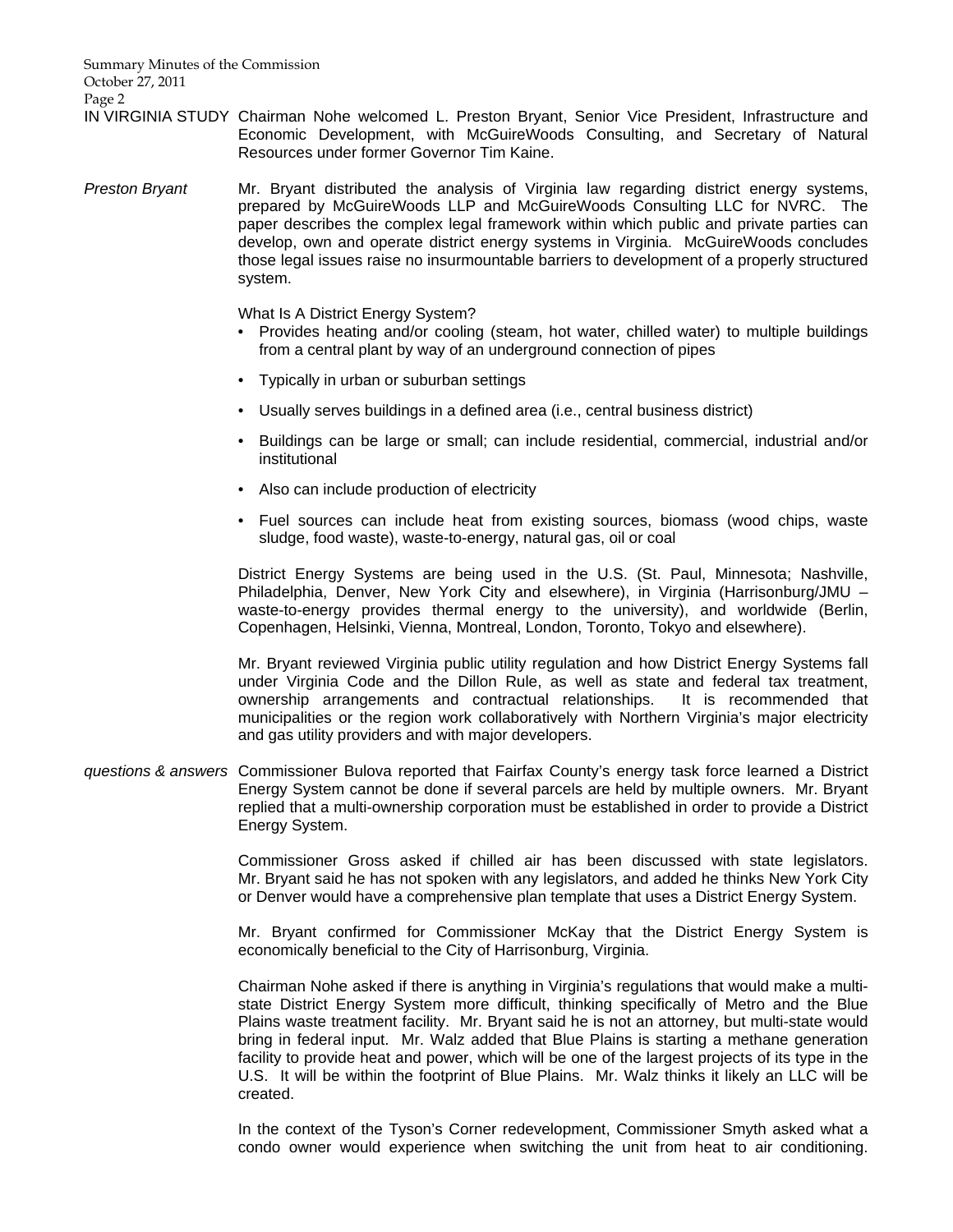#### Summary Minutes of the Commission October 27, 2011 Page 3

Mr. Bryant said one unit could run heat while another runs air conditioning. Further, the equipment for the building is not bulky, so more usable space is available for other purposes.

 Commissioner Fisette reported that Arlington County will explore using a District Energy System as Crystal City is redeveloped. A workshop on District Energy System will be held in Rosslyn on November 14; it is cosponsored by NVRC, MWCOG and ULI.

# EXECUTIVE DIRECTOR'S REPORT

Mr. Gibb distributed a copy of his report on:

- NVRC is working with Fairfax County to explore creating an equitable funding formula to share efforts and costs throughout the region on public utility regulatory proceedings
- Environmental News
	- NVRC recently received funding for the *Conservation Corridors in Northern Virginia Planning Project* from the Virginia Dept. of Forestry
	- NVRC recently held a two-hour free webinar on *Using Online Advertising for Effective Outreach on Stormwater Pollution*
	- NVRC recently received funding for the *Native Plant Marketing Campaign* from the Virginia Coastal Zone Management Program
- Demographics
	- NVRC staff recently made three presentations in Alexandria on updated 2010 Census information. Staff is available to make presentations to its member governments when relevant Census information is available
- Transatlantic Urban Energy Dialogue
- Commuter Ferry Study
	- Funding commitments for the market analysis have been received from nine entities
- Chief Administrative Officers (CAOs) received a briefing on the Northern Virginia Emergency Response System (NVERS) at its October meeting
- Regional Water Supply Plan Update
- Potomac Heritage Scenic Trail Update

# CHAIRMAN'S

REPORT Chairman Nohe asked Commissioner Gross to continue chairing the Legislative Committee.

> The Chairman and Mr. Gibb are happy to come before the boards and councils to discuss NVRC and recruit new Commissioners, in light of the possible results of the upcoming elections.

Chairman Nohe suggested it may be time to start thinking of a strategic planning session.

# RESOLUTION

NO. P12-13 *Phase II Funding Request to the Commonwealth Transportation Board for the Development of Bicycle Pedestrian Safety Guide Printing and Safety Classes*

> Commissioner Pepper moved adoption of Resolution No. P12-13. The motion was seconded and carried unanimously.